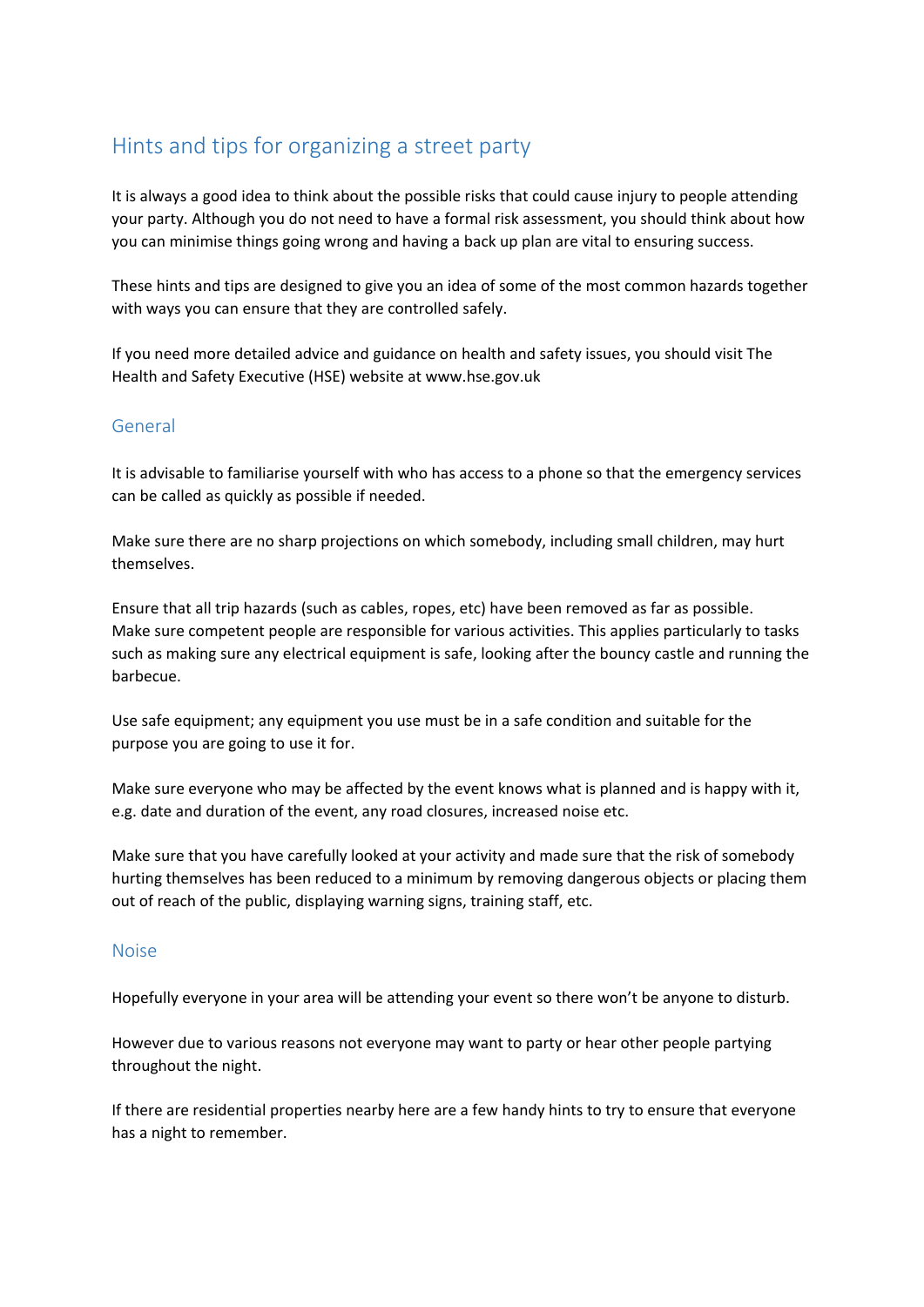Notify any near neighbours of your event, the time it will finish and a name and mobile telephone number for them to contact if they are disturbed by it.

Carry out regular checks outside your event to ensure that noise is not causing any disturbance to nearby residents, if it is then turn down the volume.

The level of noise acceptable in the middle of the afternoon might not be as acceptable at 7 o'clock at night. Therefore make sure the music level is lowered later in the evening when children or other local residents might be trying to get to sleep.

Ensure that partying does not carry on outside the area of your event and that partygoers consider neighbouring residents when they leave.

## **Barbecues**

The biggest risk with barbecues is that people may be pushed against them in crowded conditions. Consider using a table between crowds and the barbecue.

A responsible adult should be in charge.

Remember to keep barbecues away from flammable or explosive articles such as canvas awnings and gas cylinders.

## Electrical safety

All electrical equipment should be safe and in good working order.

All electrical work should be done by a competent electrician.

Extension cables shouldn't run across the road or pavement where they can be tripped over or damaged. If you can't avoid this, you should protect the cables using purpose made rubber strips. You can normally buy these in most large DIY shops.

Electrical equipment used outside must be protected by a 30mA RCD (circuit breaker) and be suitable for outdoor use. RCD's are cheap to buy and can be found in most DIY shops.

Make sure all electrical equipment is not used near to any sources of water. Think about how you would protect electrical equipment if it rains.

Make sure you know how to turn off the power supply if needed in an emergency situation.

#### Generators

Check that it has an integral circuit breaker, it is earthed and that it is sited in a well-ventilated and dry area. Remember a generator gets hot, so ideally you should use barriers to stop people getting too close.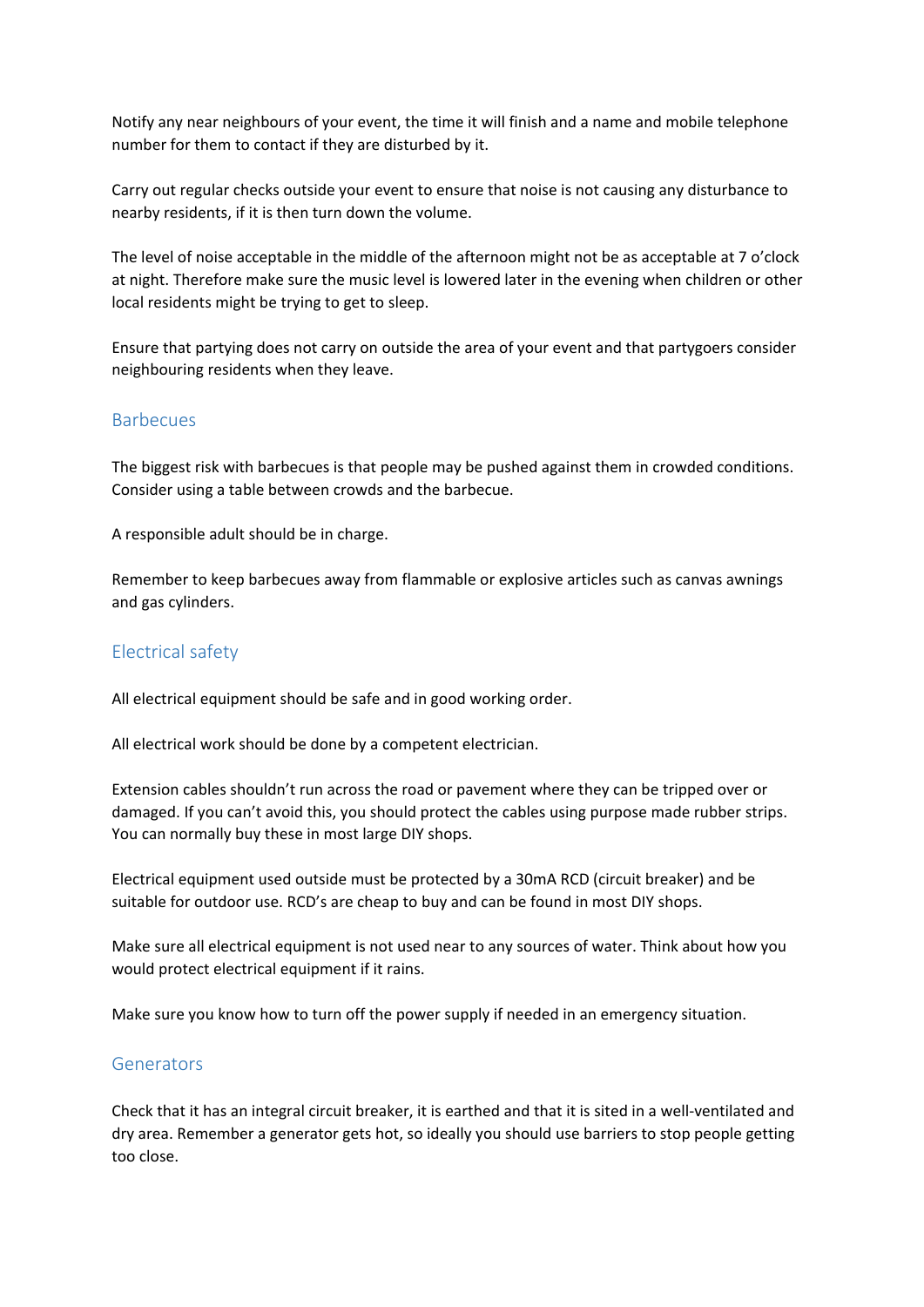If you have to refuel your generator, make sure it is switched off and cool before doing so.

### Gas cylinders and equipment

All equipment should be in good working order and all connections must be correctly secured.

Use only flexible hoses that are not cracked.

Test for leaks if necessary using soapy water and look for bubbles.

Store spare cylinders upright and in such a way that they won't get knocked over and where they are away from heat and flames.

Make sure gas rings and burners are not near to flammable materials such as awnings. Fire

If there is a fire make sure the Fire Brigade is called immediately and get people away from the area. Remember, you will need to move barriers to let the fire engines into your street.

Only try to fight the fire yourself if it is small and you can do so without increasing the risk to yourself or others.

If gas cylinders are involved do not throw water over them. Tell the Fire Brigade the number and location of the cylinders.

If the fire is near to homes where you know somebody is in, alert them to the fire if it is safe to do so.

#### Bouncy castles

Hire from a reputable company and make sure it is inflated, anchored and used according to their advice.

Make sure that test and insurance certificates are current.

Make sure that a responsible person is in charge at all times and that they have enough helpers.

Fence off the pump, generator and any anchor points to prevent trips, and tampering.

Users must remove shoes, glasses and any hard or sharp objects that they are carrying or wearing.

Don't allow it to become overcrowded, stop any horseplay and separate older, more boisterous children from younger ones.

Adults should only be allowed on to assist small children. Under no circumstances allow adults on if they appear to have been drinking alcohol.